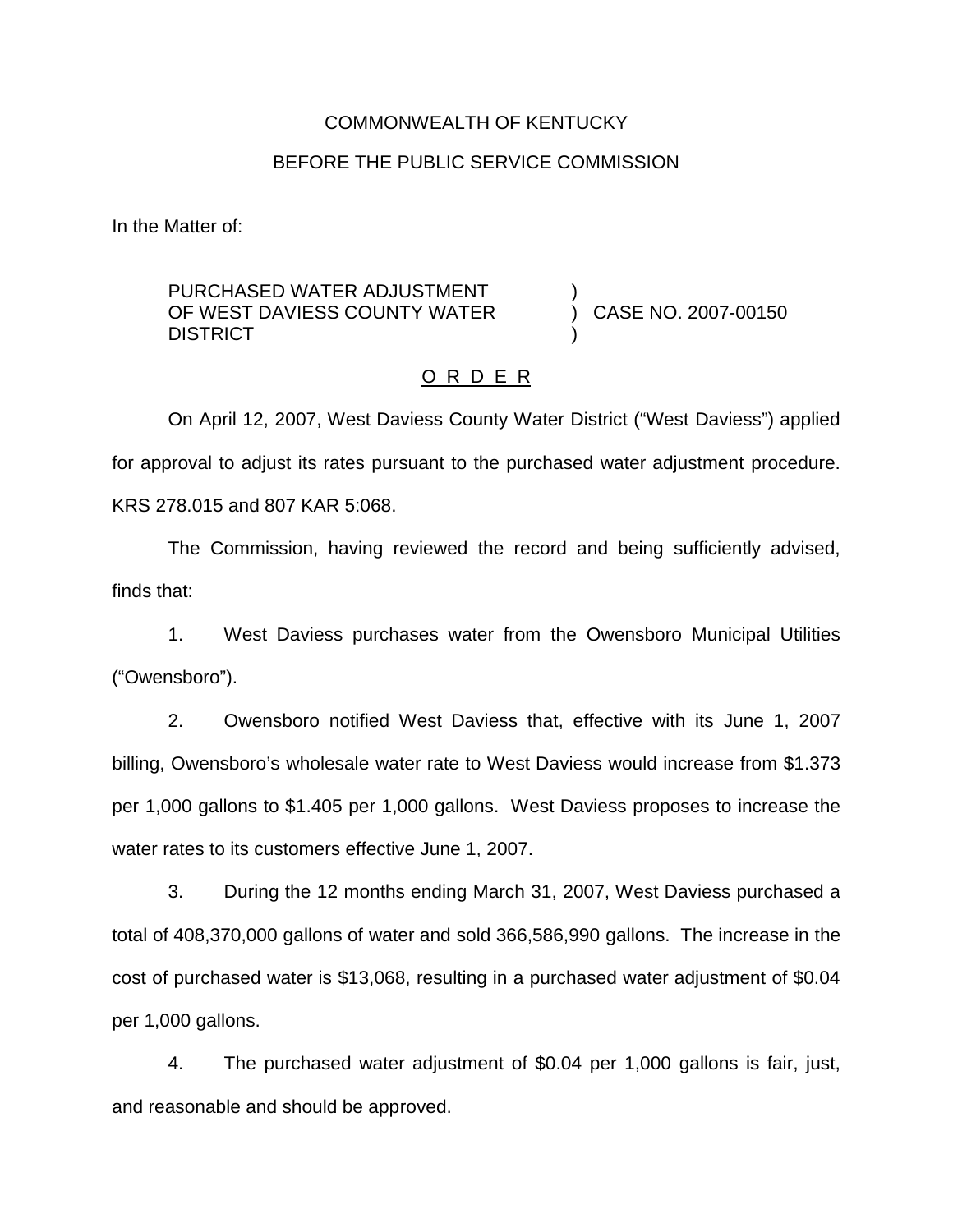IT IS THEREFORE ORDERED that:

1. The rates proposed by West Daviess are approved.

2. The purchased water adjustment of \$0.04 per 1,000 gallons and the rates in Appendix A, attached hereto and incorporated herein, are fair, just, and reasonable and are approved for services rendered on and after June 1, 2007.

3. Within 20 days of the date of this Order, West Daviess shall file with the Commission revised tariff sheets showing the rates approved herein.

Done at Frankfort, Kentucky, this 9<sup>th</sup> day of May, 2007.

By the Commission

ATTEST:

**Executive Director**